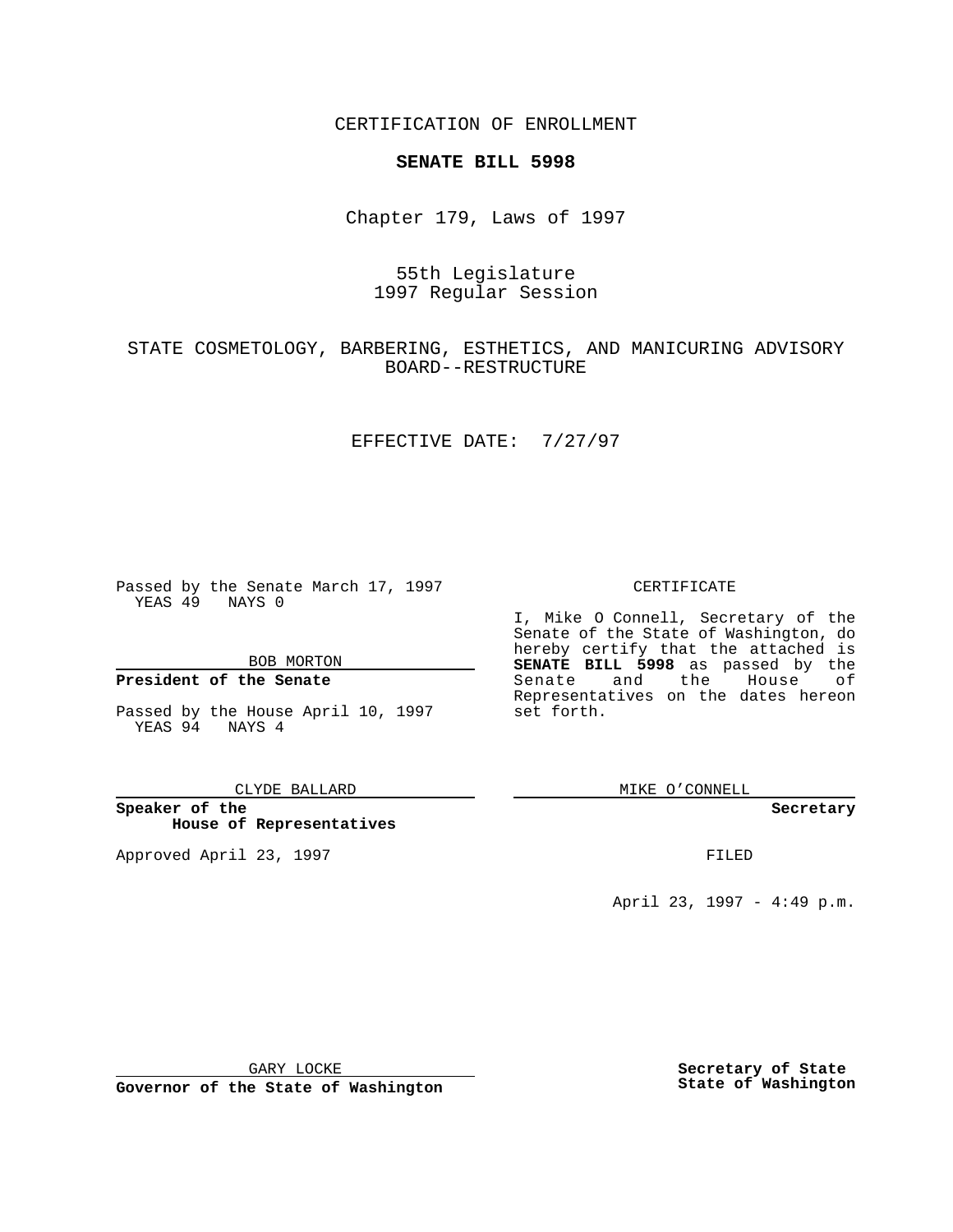## **SENATE BILL 5998** \_\_\_\_\_\_\_\_\_\_\_\_\_\_\_\_\_\_\_\_\_\_\_\_\_\_\_\_\_\_\_\_\_\_\_\_\_\_\_\_\_\_\_\_\_\_\_

\_\_\_\_\_\_\_\_\_\_\_\_\_\_\_\_\_\_\_\_\_\_\_\_\_\_\_\_\_\_\_\_\_\_\_\_\_\_\_\_\_\_\_\_\_\_\_

Passed Legislature - 1997 Regular Session

**State of Washington 55th Legislature 1997 Regular Session**

**By** Senator Haugen

Read first time 02/25/97. Referred to Committee on Government Operations.

1 AN ACT Relating to the state cosmetology, barbering, esthetics, and 2 manicuring advisory board; and amending RCW 18.16.050.

3 BE IT ENACTED BY THE LEGISLATURE OF THE STATE OF WASHINGTON:

4 **Sec. 1.** RCW 18.16.050 and 1995 c 269 s 402 are each amended to 5 read as follows:

 (1) There is created a state cosmetology, barbering, esthetics, and manicuring advisory board consisting of seven members appointed by the director. These seven members of the board shall include a representative of a private cosmetology school and a representative of a public vocational technical school involved in cosmetology training, with the balance made up of currently practicing licensees who have been engaged in the practice of manicuring, esthetics, barbering, or cosmetology for at least three years. One member of the board shall be a consumer who is unaffiliated with the cosmetology, barbering, 15 esthetics, or manicuring industry. ((The term of office for all board 16 members serving as of July 1, 1995, expires June 30, 1995.)) On June 30, 1995, the director shall appoint seven new members to the board. 18 These new members shall serve a term of  $((two))$  three years $((\frac{1}{f} + a^2 + b^2))$ 19 conclusion of which the board shall cease to exist)). The director